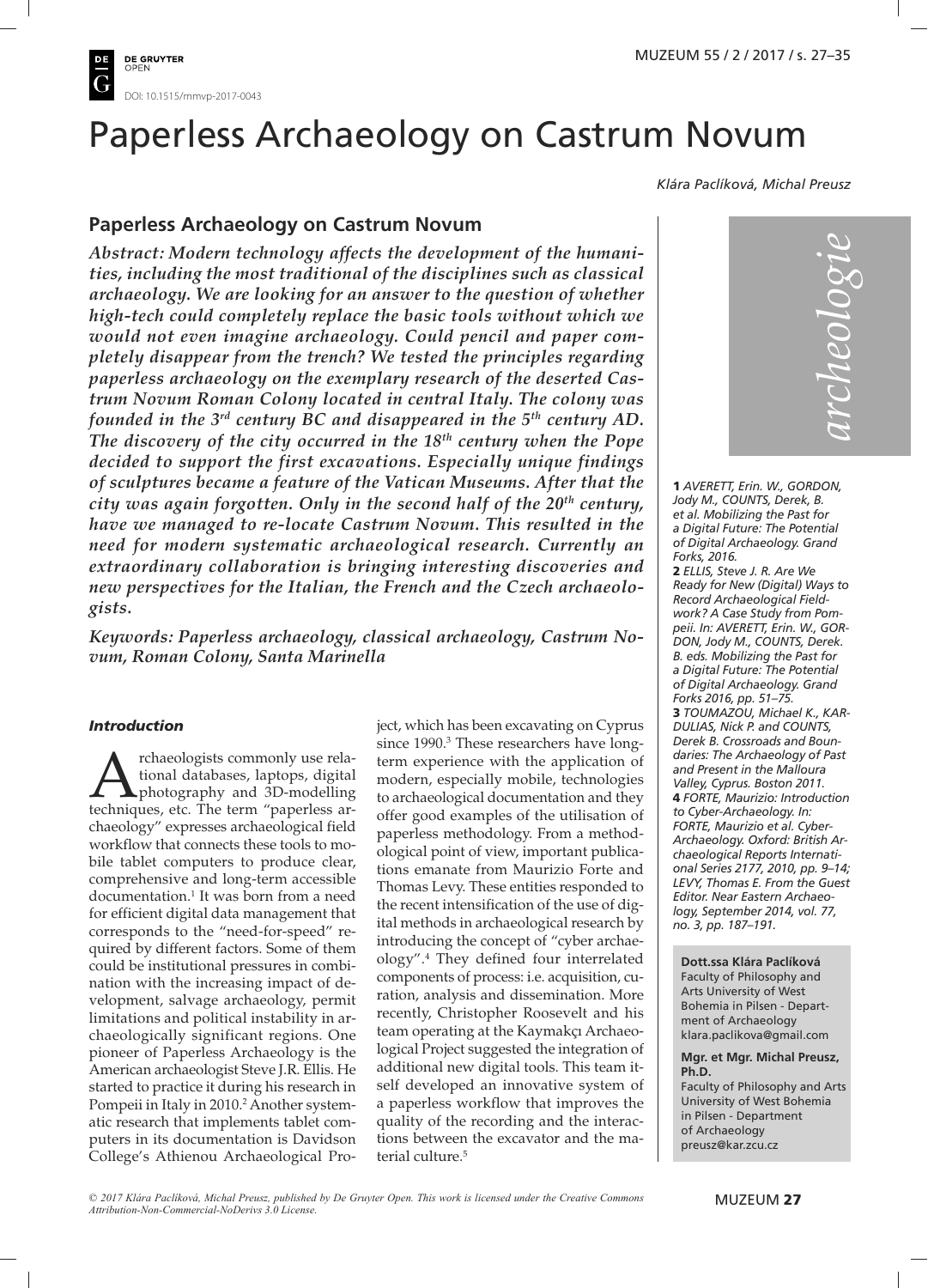#### *Paperless Archaeology in regard to Castrum Novum*

The Castrum Novum archaeological site is located 64.4 km from Via Aurelia in the municipality of Santa Marinella, in central Italy (**Fig. 1**). This Roman colony was founded in the  $3<sup>rd</sup>$  century BC at the location that was the original Etruscan settlement. The reasons for and the exact period of its abandonment are so far unknown. The available archaeological evidence confirms that the settlement disappeared during the  $5<sup>th</sup>$  century AD. $<sup>6</sup>$  The site be-</sup> came the object of archaeological research during the second half of the eighteenth century. Pope Pius VI financed the research of valuable artefacts that were intended to increase the collections of the Vatican Museums. Some of them have comprised a part of the collections up till now. After various stages of rescue excavations that alternated with the activities of illegal treasure hunters during the last century, systematic research returned to this site in 2010. Currently research is being conducted by Flavio Enei from Museo del mare e della navigazione antica. It involves researchers from Italy, France, the Czech Republic and also university students and volunteers, especially

the Gruppo Archaeologico del territorio Cerite. The systematic work results are published each year not only in scientific articles, but also in the journal "Castrum Novum. Storia ed Archaeologia di una colonia romana nel territorio di Santa Marinella".

In September 2015 the methods of paperless archaeology were tested. This case study describes the advantages and the disadvantages of the usage of the iPad combined with other applications during the archaeological research directly in the field.

#### *The methodology of the examination*

The research was conducted in zone D / sectors I, II and III and in zone B (**Fig. 2**). 7

The method was tested in the field (in zone D, sector II; zone B) and in the museum laboratory and at the base camp. Regularly team members circulated between the workplaces. All the team members worked together at the base camp. The team that was involved in the testing consisted of students, researchers and volunteers. The age representation can be



*Fig. 1: The location of the Castrum Novum Site in Lazio, Italy. Author: Klára Paclíková; Esri data source, HERE.*

**5** *ROOSEVELT, Christopher H. et al. Excavation is Destruction Digitization: Advances in Archaeological Practice. Journal of Field Archaeology, 2015, vol. 40, n. p. 325–346.* **6** *ENEI, Flavio et al. Castrum Novum. Storia e archeologia di una colonia romana nel teritorio di Santa Marinella. Quaderno 1. Santa Marinella, 2011.*

**7** *ENEI, Flavio, at al. Castrum Novum (Santa Marinella, prov. de Rome) [online]. Chronique des activités archéologiques de l'École française de Rome [En ligne], Italie centrale, mis en ligne le 24 juin 2015, consulté le 24 novembre, November 2016 [visited 11/07/2017]. Available online: [http://cefr.revues.org/1364.](http://cefr.revues.org/1364)*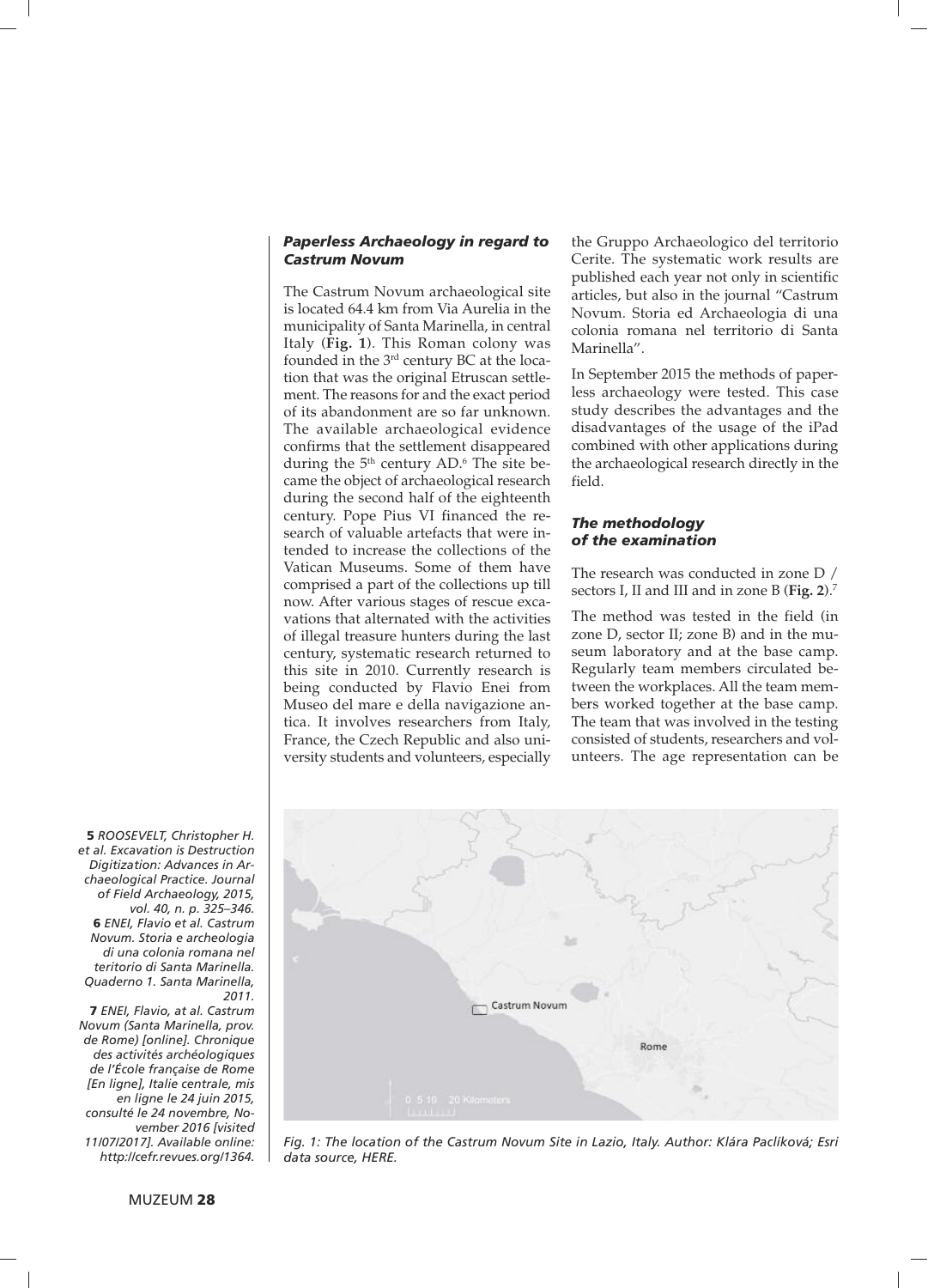divided into three groups: 20-25 years old (4 persons), 25-30 (3 persons) and over 50 years of age (3 persons). Every participating member had previous experience with different brands of smartphones and tablets. Basic familiarisation with chosen equipment preceded the testing.

The field workers worked with one iPad Air Wi-Fi 16G, one Jot Pro stylus and a 3Gmodem Wi-Fi ONDA PN51T using TIM, the local operator's connection. The Mediacom M-PBS78L power bank was utilised as an energy source. The standard applications for the iPad did not correspond to the needs of the research. We therefore added the following applications: the File Maker Go client for the File Maker database. This is one of the relation database solutions that is available on the market. Sara Nardi Combeccure, the leader of the French team, created the database sheets for iDraw graphic application which, together with the Pages, were used for drawing the archaeological situation. iDraw is a graphic application for creating vector graphics and for working with vectors, which lead through the locations that are referred to as the control points or the nodes. Each of these points has a definite position on the x- and the



*Fig. 2: A planimetry of the site. Author: Flavio Enei. In 2015 this research was conducted in zones D and B.*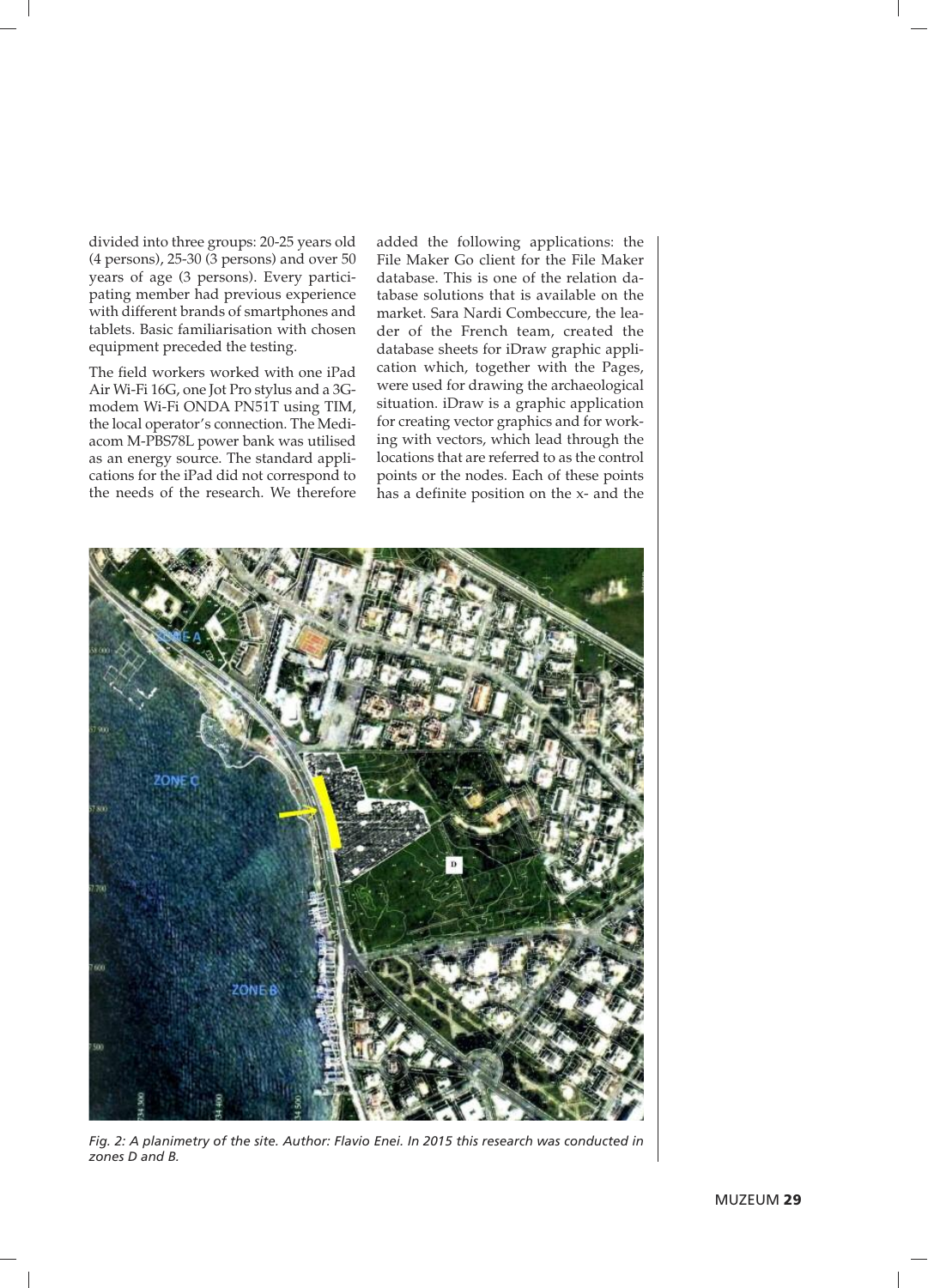y-axes of the work-plane and thereby determines the direction of the path. Every path has various attributes, including such values as stroke colour, shape, curve, thickness and fill. <sup>8</sup> The vectors graphics, contrary to the bitmaps graphics, enable exporting images in different resolutions or qualities. The Pages programme functions as a word processor for the creating of documents. This makes it possible to write texts and also to add images and tables. The communication between field sectors and the laboratory was via such applications for on-line communication as Skype. Due to the limited memory of the device it became necessary to use the external cloud storage. We chose Google Disc, which is freely accessible to the users of Gmail and has sufficient capacity for our case study. In the case of larger excavations or long-term activities it would be necessary to choose a more sophisticated storage-place with a larger capacity. Laboratory workers used one notebook with the Microsoft Windows 7 operating system and Microsoft Office 2013 without Internet because of the absence of an available connection. At the base camp, the team worked with the equipment that has been described above and with another notebook also operating with Microsoft Windows 7.

#### *Tab. 1: Tested activities.*

| Database record              |                                                                                                                                                                                                                                                                                                                                                                      |
|------------------------------|----------------------------------------------------------------------------------------------------------------------------------------------------------------------------------------------------------------------------------------------------------------------------------------------------------------------------------------------------------------------|
| Used software/hardware:      | File Maker                                                                                                                                                                                                                                                                                                                                                           |
| Tested action:               | Researched objects were recorded directly at the site in the File Maker client<br>database via File Maker Go. Photographic documentation, the GPS position and<br>the description were added.                                                                                                                                                                        |
| Disadvantage:                | The price                                                                                                                                                                                                                                                                                                                                                            |
| Advantage:                   | Immediate registration and the assignment of the identification, an illustrative<br>photo and the GPS localisation facilitate the orientation. Data are ready pre-<br>pared for the statistics and for other work. There is immediate access available<br>to all the data, with the possibility of the personalisation of the database and<br>also of its interface. |
| Web and product information: | https://www.filemaker.com/cz/                                                                                                                                                                                                                                                                                                                                        |

| <b>Planimetry creation</b>   |                                                                                                                                                                                                                                                                                                                                                                                                                                                                                                     |
|------------------------------|-----------------------------------------------------------------------------------------------------------------------------------------------------------------------------------------------------------------------------------------------------------------------------------------------------------------------------------------------------------------------------------------------------------------------------------------------------------------------------------------------------|
| Used software/ hardware:     | iDraw, Stylus                                                                                                                                                                                                                                                                                                                                                                                                                                                                                       |
| Tested action:               | The ground-plan of the site was continuously plotted using the Jot Pro stylus and<br>the iDraw graphics programme. This programme offers a choice of backgrounds<br>(e.g. using graph paper) and also enables drawing to scale. The stratigraphy lay-<br>er corresponds to one layer of the document. The site boundary has been set as<br>the template for all of the individual layers. Once the illustration was completed,<br>we exported it to JPG and uploaded it to the File Maker database. |
| Disadvantage:                | The necessity for prowess in the use of the application.                                                                                                                                                                                                                                                                                                                                                                                                                                            |
| Advantage:                   | A uniform style that is independent of handwriting and the rapid export of<br>outputs in a variety of different formats.                                                                                                                                                                                                                                                                                                                                                                            |
| Web and product information: | http://www.indeeo.com/; http://www.adonit.net/jot/pro/                                                                                                                                                                                                                                                                                                                                                                                                                                              |

| Drawing of findings          |                                                                                                                                                               |
|------------------------------|---------------------------------------------------------------------------------------------------------------------------------------------------------------|
| Used software/ hardware:     | iDraw, Stylus                                                                                                                                                 |
| Tested action:               | Individual findings were plotted using this programme. Their sketches and pho-<br>tos together with their GPS coordinates have been uploaded to the database. |
| Disadvantage:                | The necessity for prowess in the use of the application.                                                                                                      |
| Advantage:                   | A uniform style that is independent of handwriting and the rapid export of out-<br>puts in a variety of different formats.                                    |
| Web and product information: | http://www.indeeo.com/; http://www.adonit.net/jot/pro/                                                                                                        |

**8** *KAUFMAN, Arie. Rendering, Visualization and Rasterization Hardware. New York, 1993.*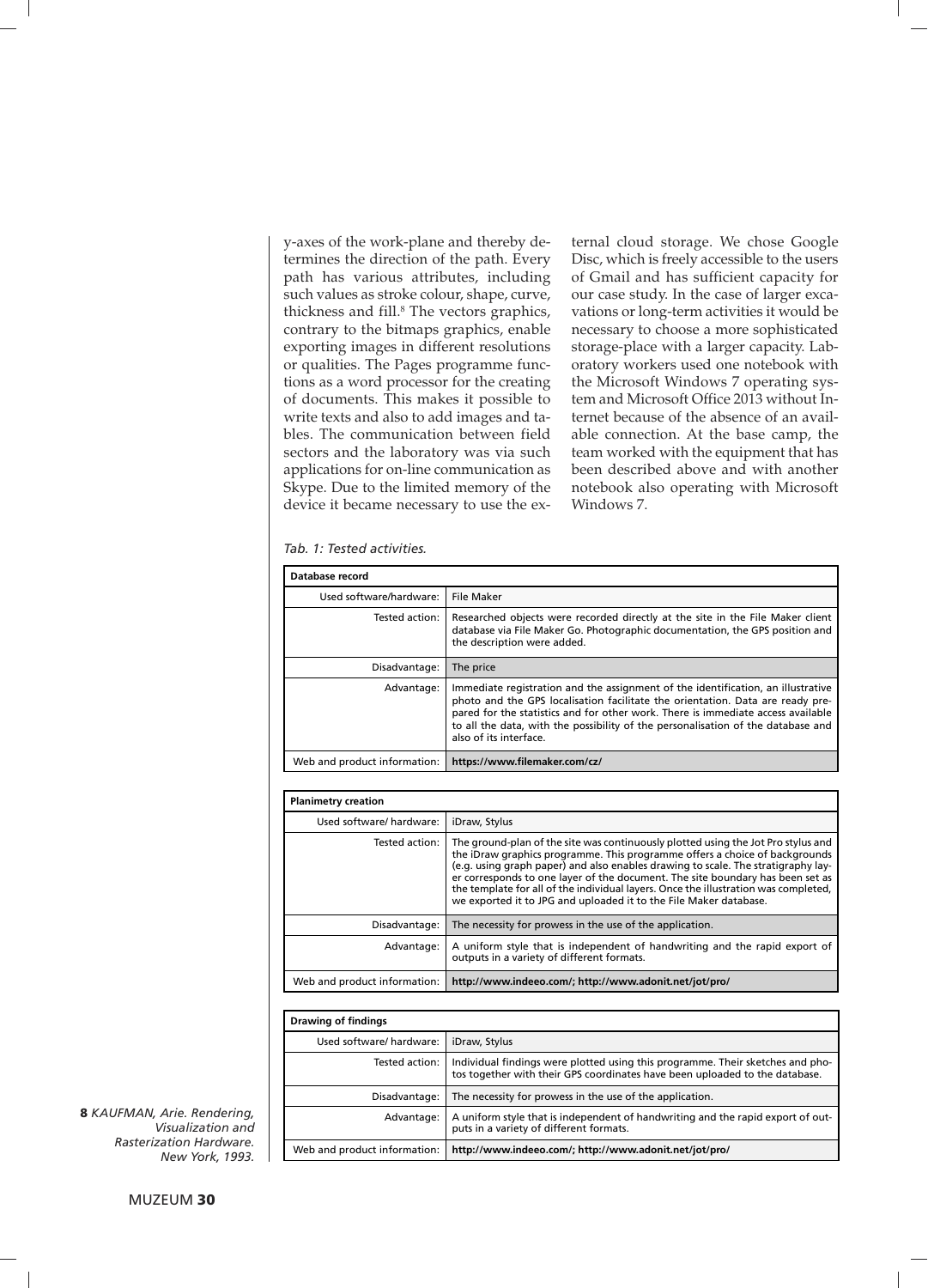| Vectorisation of hand-drawn layouts |                                                                                                                                                                                                        |
|-------------------------------------|--------------------------------------------------------------------------------------------------------------------------------------------------------------------------------------------------------|
| Used software/ hardware:            | iDraw, Stylus                                                                                                                                                                                          |
| Tested action:                      | In this programme the floor plans and the other drawings were redrawn for<br>being associated with the new digital records.                                                                            |
| Disadvantage:                       | The necessity for prowess in the use of the application.                                                                                                                                               |
| Advantage:                          | A uniform style that is independent of handwriting, easy manipulation of data,<br>the rapid creation of outputs and sharing data with colleagues. Easy viewing of<br>all the already existing layouts. |
| Web and product information:        | http://www.indeeo.com/; http://www.adonit.net/jot/pro/                                                                                                                                                 |

| Documentary photography      |                                                                                                                                                                               |
|------------------------------|-------------------------------------------------------------------------------------------------------------------------------------------------------------------------------|
| Used software/ hardware:     | iPad camera                                                                                                                                                                   |
| Tested action:               | Illustrative images of lower quality were taken during the excavation, which<br>helps to document the individual phases of the research findings and their exact<br>position. |
| Disadvantage:                | A low image quality                                                                                                                                                           |
| Advantage:                   | The immediate assignment of photos to the objects that are included in the<br>database and the quick sharing or connection to the site diary.                                 |
| Web and product information: | https://www.apple.com/                                                                                                                                                        |

| <b>Writing notes</b>         |                                                                                                                                                                                              |
|------------------------------|----------------------------------------------------------------------------------------------------------------------------------------------------------------------------------------------|
| Used software/ hardware:     | Pages; File Maker Go                                                                                                                                                                         |
| Tested action: I             | Notes mapping the excavation process and the actual number of samples, with<br>a description of the archaeological situations, etc. were also recorded during the<br>course of the research. |
| Disadvantage:                | None                                                                                                                                                                                         |
| Advantage:                   | Rapid export and sharing                                                                                                                                                                     |
| Web and product information: | http://www.apple.com/mac/pages/; https://www.filemaker.com/cz/                                                                                                                               |

| <b>GPS</b> location          |                                                                                                                                     |
|------------------------------|-------------------------------------------------------------------------------------------------------------------------------------|
| Used software/ hardware:     | <b>GPS</b>                                                                                                                          |
|                              | Tested action:   Localisation of objects and artefacts, capturing GPS information on the photos<br>facilitates information sorting. |
| Disadvantage:                | <b>Inaccuracy</b>                                                                                                                   |
| Advantage:                   | Facilitating information sorting                                                                                                    |
| Web and product information: | https://www.apple.com/                                                                                                              |

| Communication                                         |                                                                              |
|-------------------------------------------------------|------------------------------------------------------------------------------|
| Used software/ hardware:                              | Skype                                                                        |
|                                                       | Tested action:   Organisation and coordination of the working groups         |
| Disadvantage:                                         | <b>None</b>                                                                  |
| Advantage:                                            | Available and free communication between colleagues working at distant sites |
| Web and product information:   https://web.skype.com/ |                                                                              |

## Examined activities

The following table (tab. 1) describes the tested steps of the documentations, tested actions, the software (mobile applications) and the hardware utilised and the conclusions obtained.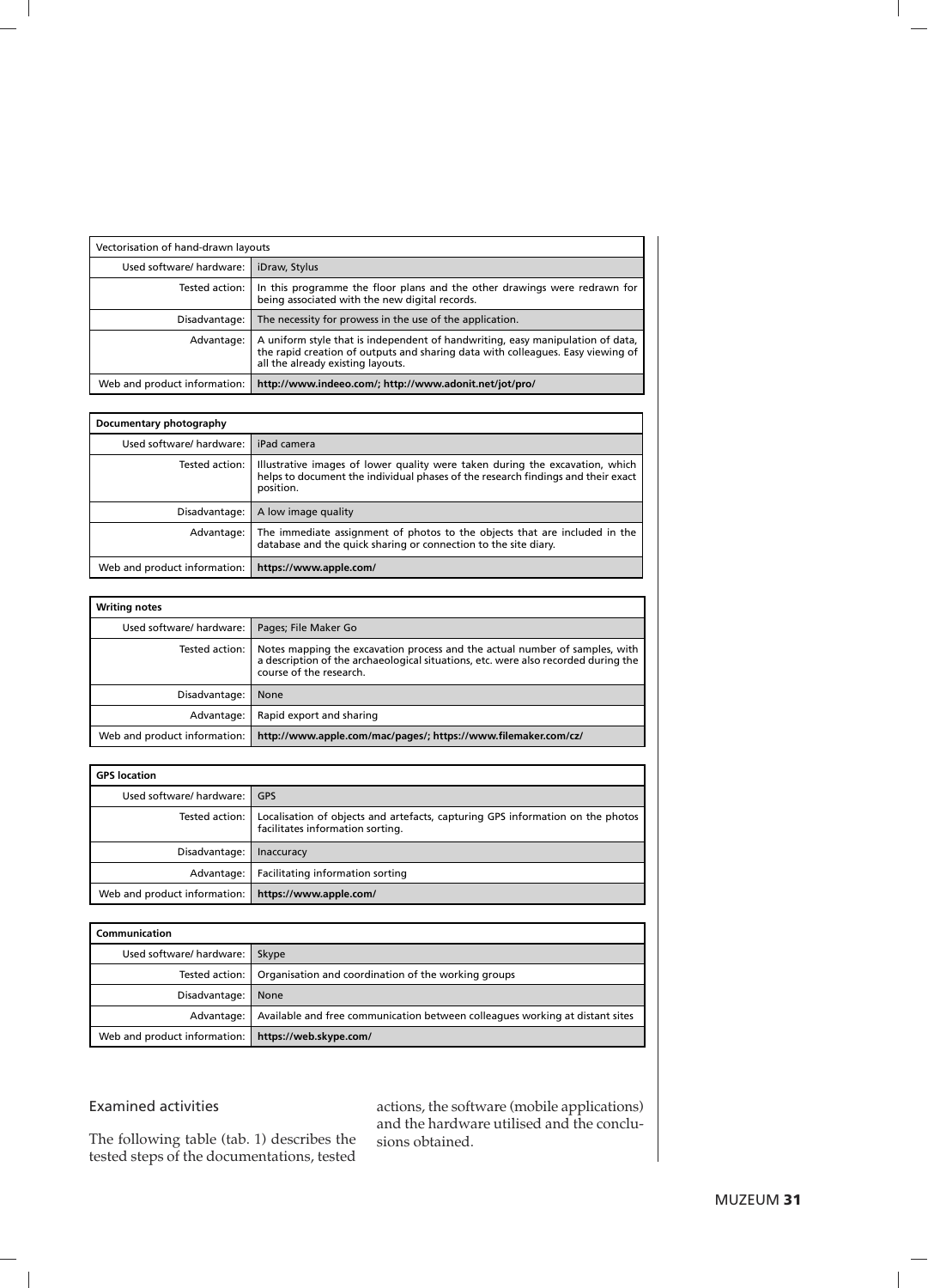The first task involved the digitisation of the documents from previous years of research and making them available online. For this purpose cloud storage was used, thereby enabling browsing through the records and their expansion to include the new state of the research. We access the File Maker database via the File Maker Go client that was interconnected via the File Maker server. With this combination, it was possible to work with the database using both IPad and the computers simultaneously.

All the findings were drawn on the site plan. The overlay of the site was created in a graphics programme that enables working with vectors as has already been said above. iDraw enables the selection of the background, e.g. graph paper, and drawing to scale. iDraw in combination with the passive Jot Pro stylus that does not require batteries enable the worker to feel natural. In this manner the traditional pen, paper and the ruler are replaced. However, the considerable prowess and the worker's experience with the programme are needed to ensure that the drawing is accurate. With the capability of immediately being able to export outputs, data could be categorised continuously in a database or shared with colleagues. The application also enables drawing the sketches directly onto photographs or in downloaded photogrammetric plans, which greatly simplifies both the description and the interpretation of the archaeological situations.

We also took photos that included the GPS coordinates in the metadata before picking out the individual findings. Thanks to georeferencing it is possible to identify and to relocate findings even in the event that the item in question has lost its labelling. At the end of the day, all the data were uploaded to cloud storage and updated.

#### Evaluation methods

The team members alternated with each task and recorded the evaluation of their performance. For every tested action, 10 ratings from 1 (worst) to 10 (best) were obtained. The sum of the ratings was expressed as a percentage of the level of the user's positive attitude (tab. 2). The second manner of evaluation was a statement of the advantages and the disadvantages of every action tested. Their relative ratio is expressed in fig. 3. The evaluation of the positives and the negatives was provided at the conclusion of the test period during the joint discussion of all the team members.

#### *Discussion*

The involvement of electronic devices in documenting concurrently with traditional tools were tested. The biggest obstacle was represented by the acquisition of skills with the device, although all of the members of the team had previous experience with smart devices. For example, the first task – i.e. drawing – lasted considerably longer than it would to experienced archaeologists using paper and pencil. After gaining the necessary skills, the times shortened. Archaeologists who were using traditional drawing had to invest more time in digitising the drawings for the research report and their publication. They found this additional time useful for reflection and interpretation of the not-so-clear archaeological situations. The members of the team rated the "Creation of planimetry" and the "Drawing of findings" under 70% from the maximum of 100%. It was significantly more easy to vectorise the sketches from the previous seasons (100%). The possibility to add notes to the photos of the situations that are being currently examined helped us in regard to the overall interpretation, which was confirmed by the 100% rating that was received. Photographs taken by iPad had limited quality. For this reasons the rating is 88%. Testing was carried out in a location in which there was no problem with the Internet connection, as is evidenced by the 100% rating of the communication. The GPS location was specifically precise only in the cases of large open spaces and there were errors made during surveying on a small scale. For this reason it received a minimal rating (40%).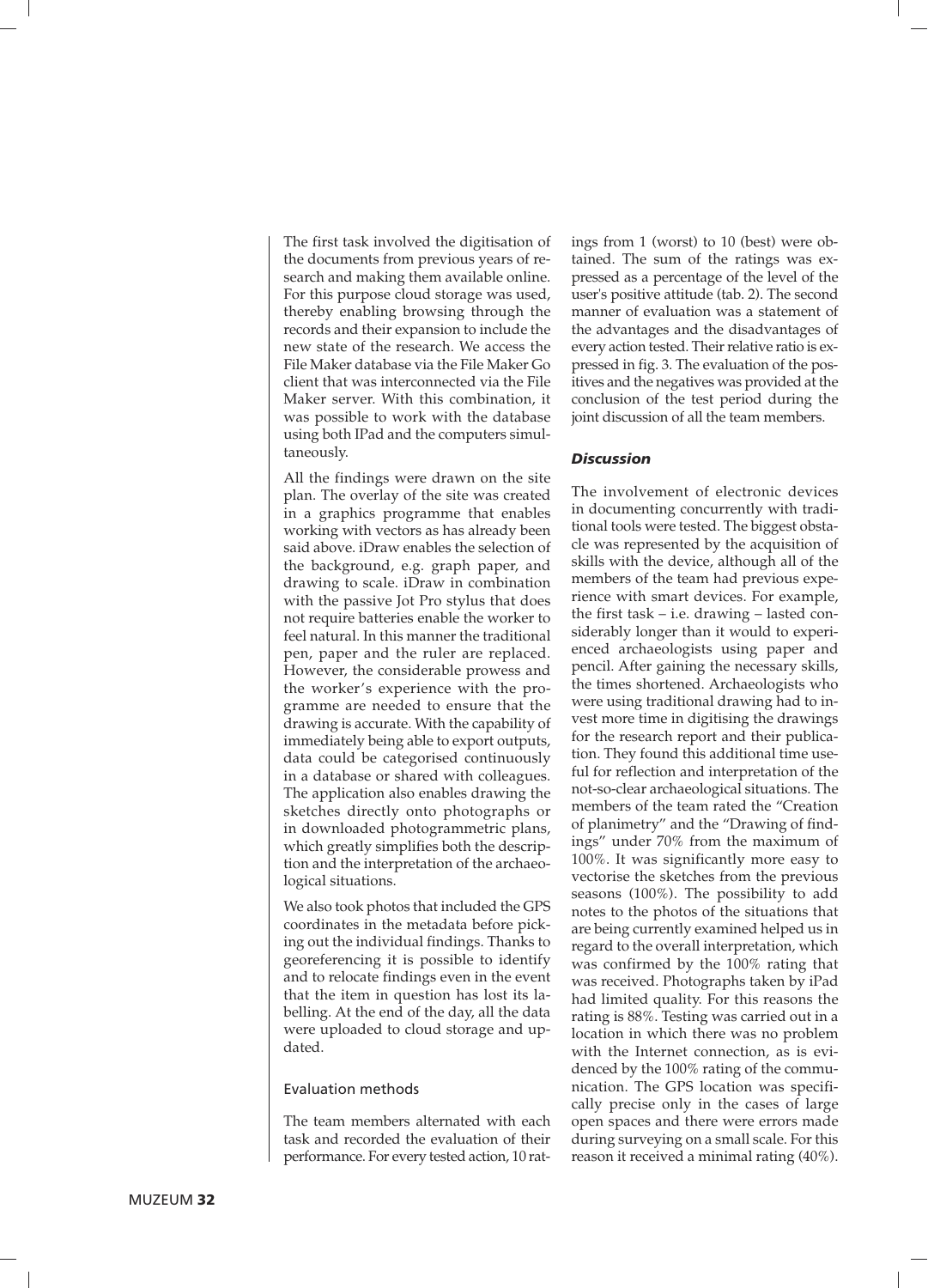*Tab. 2: The percentage expression of the level of the user's positive attitude to the application of modern tools to the actions tested.*

| <b>Tested action</b>                | <b>Final rating</b> |
|-------------------------------------|---------------------|
| Database record                     | $100 \%$            |
| Planimetry creation                 | 63%                 |
| Drawing of findings                 | 69%                 |
| Vectorization of hand-drawn layouts | 95 %                |
| Documentary photography             | 88 %                |
| Writing notes                       | 100 %               |
| <b>GPS</b> location                 | 40 %                |
| Communication                       | 100 $%$             |



*Fig. 4: The percentage expression of both the negative and the positive impact of the application of IPad in regard to archaeological documentation; general overview.*





*Fig. 5: The perceptual expression of suitability of paperless documentation in regard to archaeological documentation. Based on the steps that were examined during the excavation of Castrum Novum in Italy.*

**Disadvantage Advantage Advantage** The purchase price for the equipment  $\vert$  Automatic data backup to the external storage The necessary experience Long battery life The purchase prices for the applications  $\vert$  Speeding up the documentation processing The need for an Internet connection The need for an Internet connection The poor visibility of the screen in sunlight  $\vert$  Access to all the documentation in regard to research Low resistance against dust and moisture **Communications between far distant sectors** The readability of any notes The clarity of the drawings Suitable for long-term research and also for one-time events Access to data from different devices in different locations Space-saving for the archiving of documents

*Tab. 3: A summary of the advantages and the disadvantages of using IPads in regard to archaeological documentation.*

*Fig. 3: The percentage expression of both the negative and the positive impact of the application of IPad in regard to archaeological documentation; single steps.*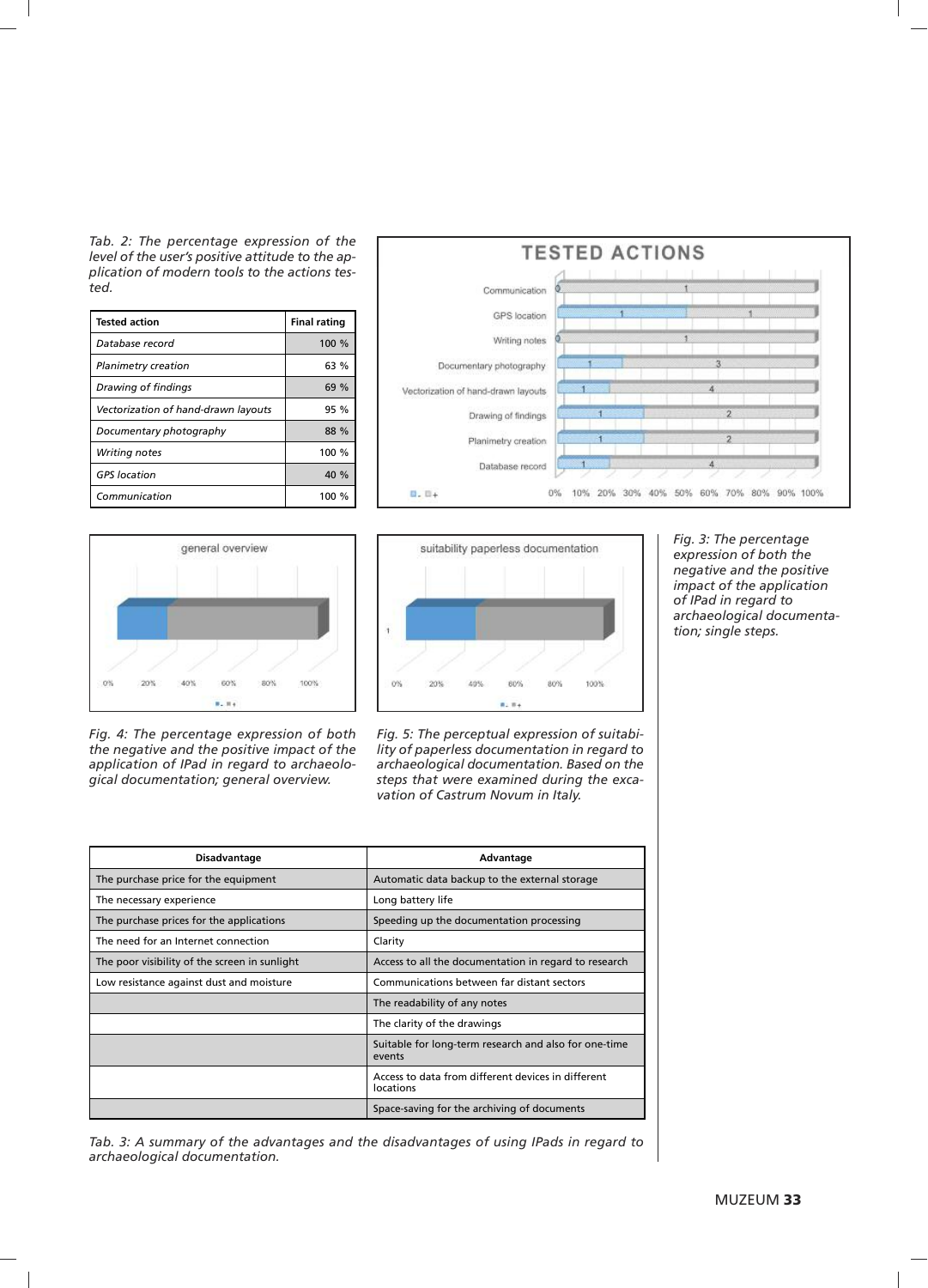

*Fig. 6: The vectorisation of the handmade planimetry of the site (author: Flavio Enei). An example of the process that is carried out in IDraw. The superposition of the layer with the original planimetry and the vectorised layer (author: Klára Paclíková).*

Additionally, we found it difficult to read the screen in direct sunlight. This could easily be resolved by shading, however. The device itself looks quite fragile in archaeological environment. Therefore, it was necessary to pay attention to such factors as dust, moisture and potential mechanical damage. Since our data was backed up continuously, breaking the device would not constitute a significant problem.

There was a certain degree of antipathy to devices which emanated mainly from the traditionally minded colleagues. On the contrary, colleagues with previous experience approached them favourably. Fig. 3 and fig. 4 show both the negative and the positive impacts of the application of IPad in regard to archaeological documentation.

## *Conclusion*

After four weeks of the intensive testing of the instruments mentioned above, their benefit for scientific work is patently evident (**Fig. 5** and **Tab. 3**). After familiarisation, the device becomes an invaluable tool, especially during the post-excavation phases. Continuous digital documentation shortens the time needed for creating outputs for both the publications and the research reports. We have found this solution suitable for large-scale systematic surveys over many years and also for smaller one-time events that require rapid implementation and even more rapid processing. On the other hand, it is necessary to take in consideration the high costs of the equipment and its fragility. On the other hand a researcher practising with digital tools could became "de-skilled" and lose his/her corresponding intellectual



*Fig. 7: An example of the documentary photo taken using IPad, whereas IDraw software enabled making various notes. In this instance notes about the positions of the taken samples and about the division of the layer into individual sections. Author: Klára Paclíková.*